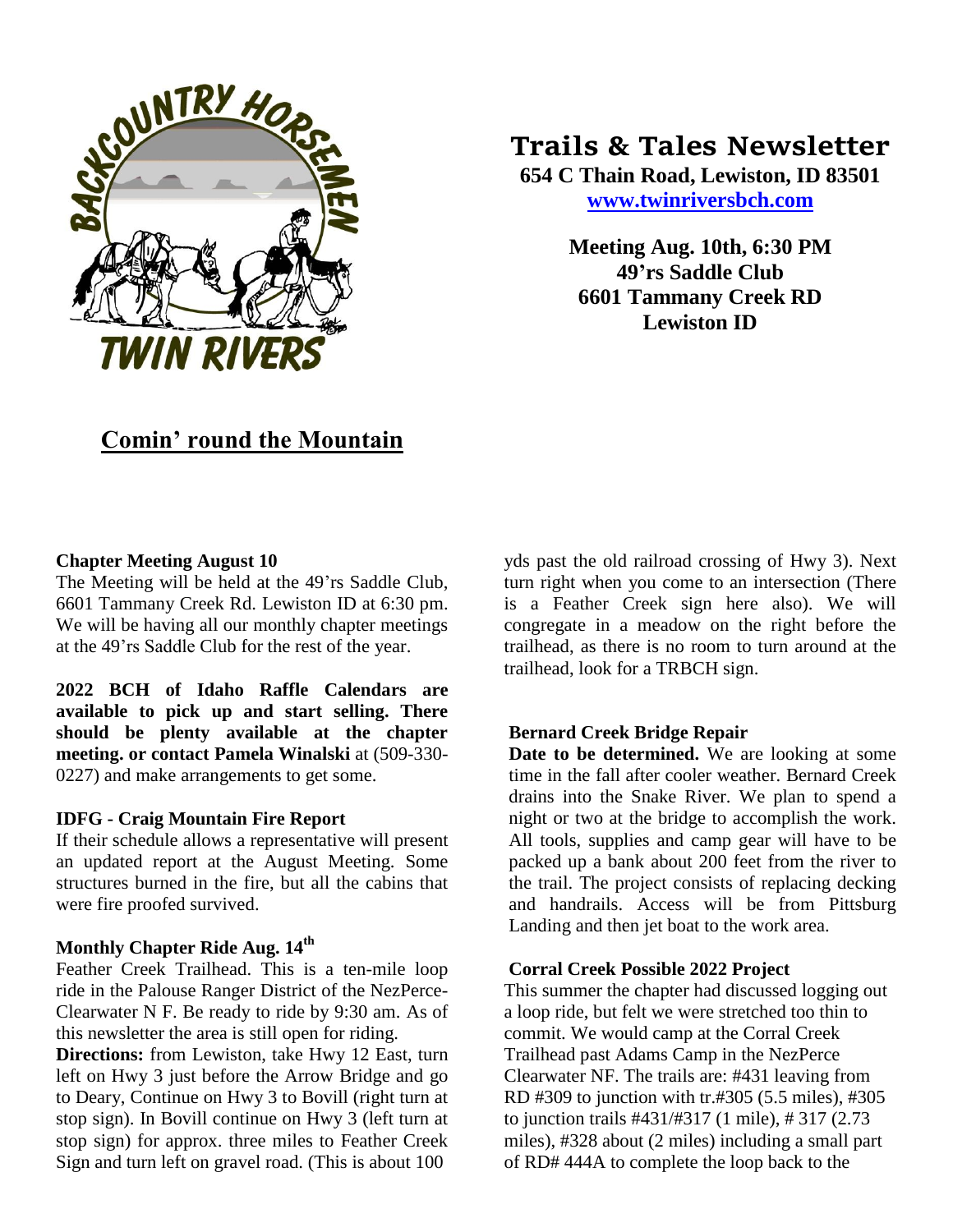#431. A small section will be in the Gospel Hump Wilderness, the rest power tools are allowed. After the trail is cleared the FS would like us to provide pack support for a conservation crew to brush trail, clean water bars and any tread repair needed. We need to make a decision on this project as soon as possible so funding and commitment for a conservation crew can be locked up.

## **Idaho Fish & Game Craig Mountain WMA Closures**

Most roads are still closed to travel other than local traffic. Hoover Point Rd and all travel past Benton

Meadows are closed. The area is being patrolled and citations are being issued. Be sure and check the IDFG Website for changes on conditions before you plan to go to Craig Mountain WMA.

## **Umatilla National Forest Closure**

The entire Umatilla NF is closed to all entry due to Dry Gulch Fire and the threat of new fires with the extremely dry condition. Check their website for changing conditions.

#### **Washington Dept of Fish & Wildlife Closures**

Wildlife Management Areas in our area are closed to all entry. Check websites for updates.

## **Over the Hill**

## **Seven Devils Wilderness Projects**

**Wallowa-Whitman N F, July 16th Rod Parks and** Don Klement drove up and found a place to camp about a mile from the Cold Springs Trailhead and found good water the opposite direction about ½ mile down the road. We split into two work crews with one pack animal for support and rode to the work area every day. Don & Lorelei went up on July  $17<sup>th</sup>$  and did some clearing and evaluating the trees down. North Boise Trail# 101 was completely cleared and brushed by six members on 11.7 miles of trail. Old Timer TR# 110, which is 4 miles long and connects to the North Boise Trail was also cleared, but very little brushing was done as time ran out. The day we cleared Old Timer Trail we rode 24.5 miles and did not finish all the clearing

during a 12-hour day. Three of us went back the next day and finished the clearing in seven hours and only rode 20.5 miles. Don & Lorelei drove around to Windy Saddle Trailhead and walked to where they had ridden earlier and had five more trees to clear on the south end of the trail. We spent about 2.5 days brushing out the trails to an 8' width. We were lucky enough to have a few days that the smoke was not to bad which offered a great view from the top of the ridge along the trail. Thank you, Don, Lorelei, Steve, Bruce, Matt, and Rod for all the hard work!

### **Monthly Chapter Ride**

Kruze Meadows on Craig Mountain was cancelled due to the fire on Craig Mountain.

**Certified Weed Seed Free Forage is required in all national forests and state lands. Washington State Suppliers [http://www.nwcb.wa.gov/nwcb\\_hay.htm](http://www.nwcb.wa.gov/nwcb_hay.htm) Idaho State Suppliers <http://www.idahoweedawareness.net/netcenter/library/weedfreeforage.html> Oregon State Suppliers <http://www.oregon.gov/ODA/PLANT/WEEDS/weedfreeforageprogram.shtml>**

**TRBCH Newsletter Editor/Website - Please submit Articles to: Rod Parks, email; [rod.d.parks@gmail.com](mailto:rod.d.parks@gmail.com)**